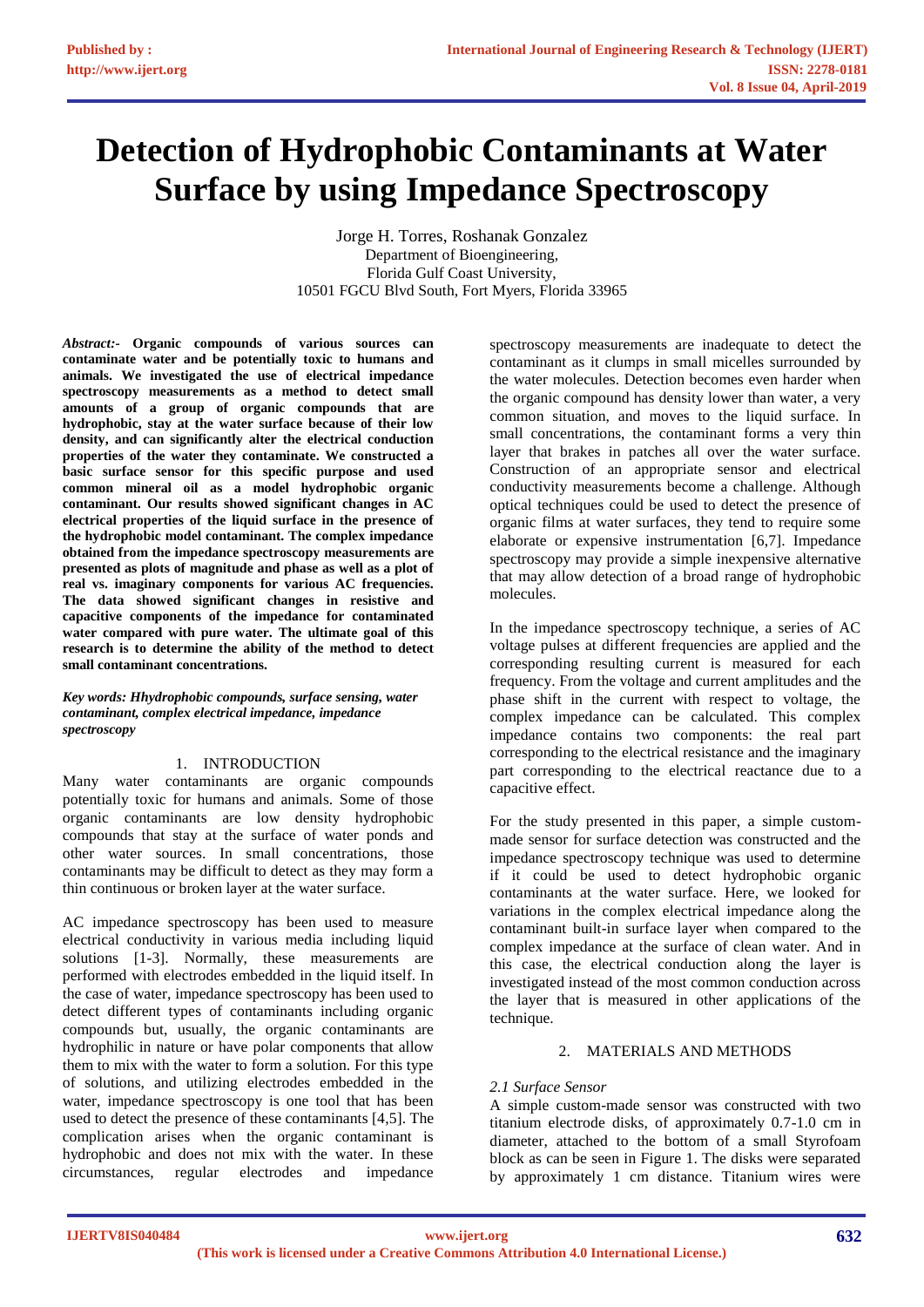welded to the lateral edges of the electrode disks so the wires came out at the top of the Styrofoam block and contacted two titanium rods that served as final contacts for the connections to the measurement instrument as can be seen in Figure 2. The bottom of the Styrofoam block with

the electrodes was placed just floating on the surface of the liquid whose impedance was to be measured. The liquid, composed of either clean water or water plus organic contaminant, was contained in a standard petri dish as seen in the figure.



Figure 1. Picture of the basic surface sensor constructed. Titanium electrodes attached to a Styrofoam block.



Figure 2. Picture of the experimental setup showing the placement of the Styrofoam block with electrodes in contact with the liquid to be tested.

## *2.2 Hydrophobic Organic Contaminant and Emulsion*

60 ml of deionized water were placed inside the petri dish as control. Deionized water was used to avoid the effects of ions on the electrical conductivity of the water. For the hydrophobic organic contaminant-water mixture (actually emulsion), a volume of 1 or 2 ml of pharmaceutical grade mineral oil was added and rigorously stirred until a uniform film was formed. When only 1 ml was added, a consistent, stable, lasting uniform film was hard to achieve, while the

addition of the 2 ml volume consistently provided a desired lasting uniform film. For this latter case, the thickness of the oil layer was calculated to be 314 µm, based on the petri dish dimensions. The pharmaceutical grade mineral oil was considered a safe representative of a group of hydrophobic organic compounds that could be used as model contaminants for the impedance tests. This mineral oil is a mixture of higher alkanes derived from petroleum.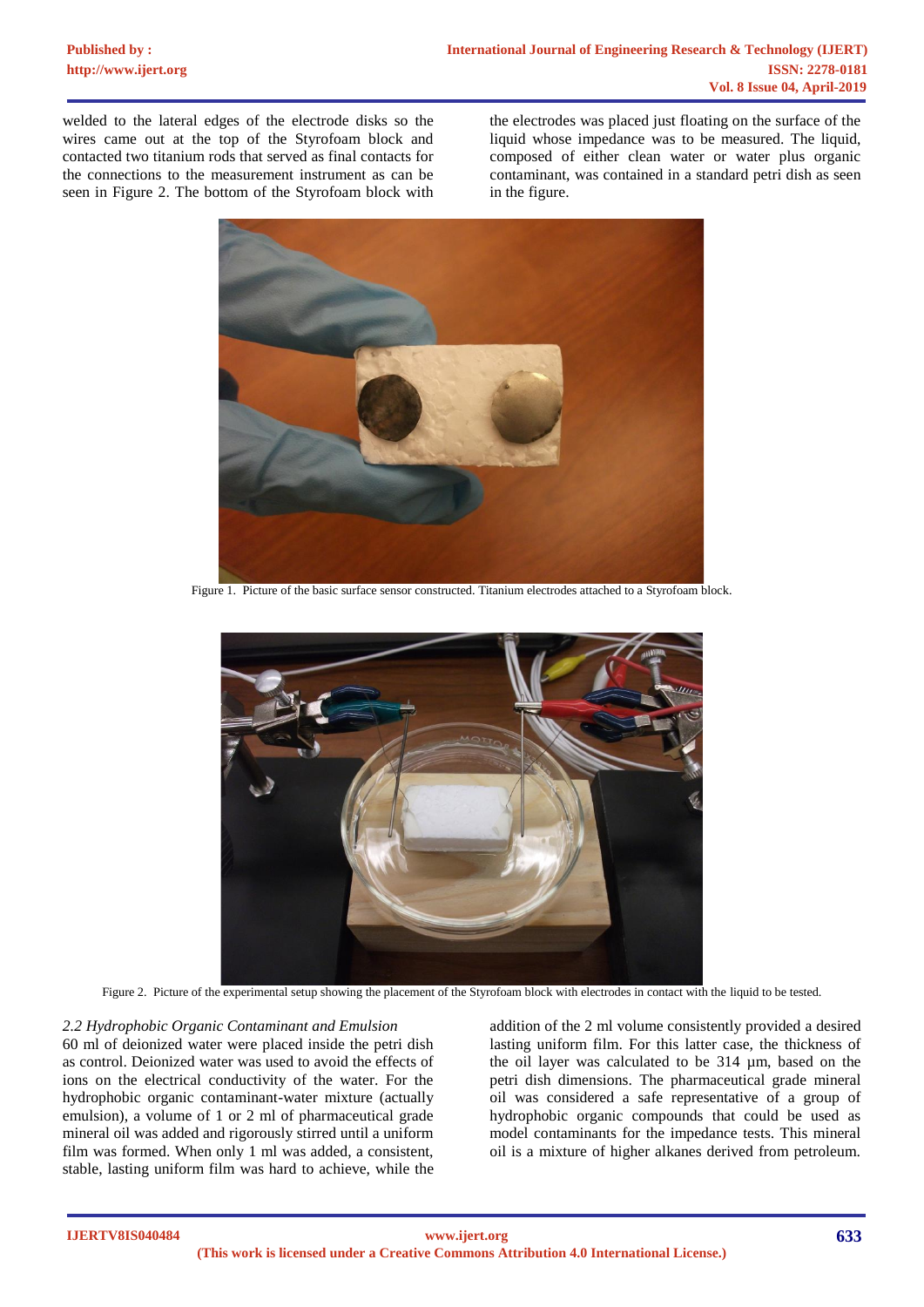It is safe, inert, easy to use, highly hydrophobic, and has a density around 0.85 g/ml.

#### *2.3 Measurement Instrumentation and Procedure*

An Electrochemical Workstation model chi660C made by CH Instruments was utilized to measure the AC impedance between the two titanium electrodes. AC pulses of 1 V were applied at frequencies between 1 and 10,000 Hz. Repetitive runs in groups of 5 sweeping through the same range of frequencies were applied. Plots of impedance magnitude and impedance phase were obtained, together with a Nyquist complex plot of real vs. imaginary impedance components. Test runs were done for the deionized water control and for the water with the addition of the mineral oil.

## 3. RESULTS

## *3.1 Experimental Results*

For the added 1 ml volume of mineral oil, the results were not consistent as the uniform surface layer was not stable and broke into patches. For the size of electrodes used and the distance between them, it was unclear if the electrodes were partially touching the oil and partially the water. In this case, smaller electrodes with shorter separation could work better. We stuck to our sensor dimensions, however, as the added 2 ml volume of mineral oil produced a very stable surface film and the measurements turned out to be extremely consistent and reproducible. The graphs below correspond to the comparative results of the clean water control with the contaminated water having the 2 ml of mineral oil added to it. When measurements were done within 2 hours or less between each other, the results were so consistent and reproducible that basically no deviation of the curves was observed in the plots run after run of the frequency sweep. However, when the Styrofoam was left on the oil layer more than 2 hours, it progressively absorbed oil, sank into the oil layer and could not be used any more. That was a floating material issue that can be solved in the future with a different material for longer use. Used within two hours, the Styrofoam worked well as a light floating substrate holding the electrodes at the surface of the liquid under test.

Figures 3, 4, and 5 below show comparative impedance results for the clean water control and the water containing a surface layer of mineral oil. In all these graphs, 2 ml of mineral oil was added to 60 ml of water. Figures 3 and 4 present the magnitude and the phase, respectively, of the complex impedance as a function of frequency. Magnitude and frequency are plotted in log scales. Both magnitude and phase stabilize at a frequency around 160 Hz ( $log =$ 2.2). In Figure 4, the dip seen in the plot of the phase between 250 and 1,000 Hz ( $log = 2.4$  to 3) is, unfortunately, an artifact generated by the instrument and needs to be discounted, as the actual phase sets around zero degrees. In this phase graph, all the phase angles (see Y axis label) are negative because of the capacitive effect on the impedance. In Figure 3, the impedance magnitude is consistently higher for mineral oil when compared to the water control for all frequencies. In Figure 4, the negative phase value of the impedance for mineral oil is higher than that for the water control for frequencies until 160 Hz (log  $= 2.2$ ) when both phases go to zero. According to these graphs, both impedance magnitude and phase change with the presence of the mineral oil surface layer.



Figure 3. Impedance magnitude as a function of frequency. The impedance increases with the addition of the mineral oil for all frequencies.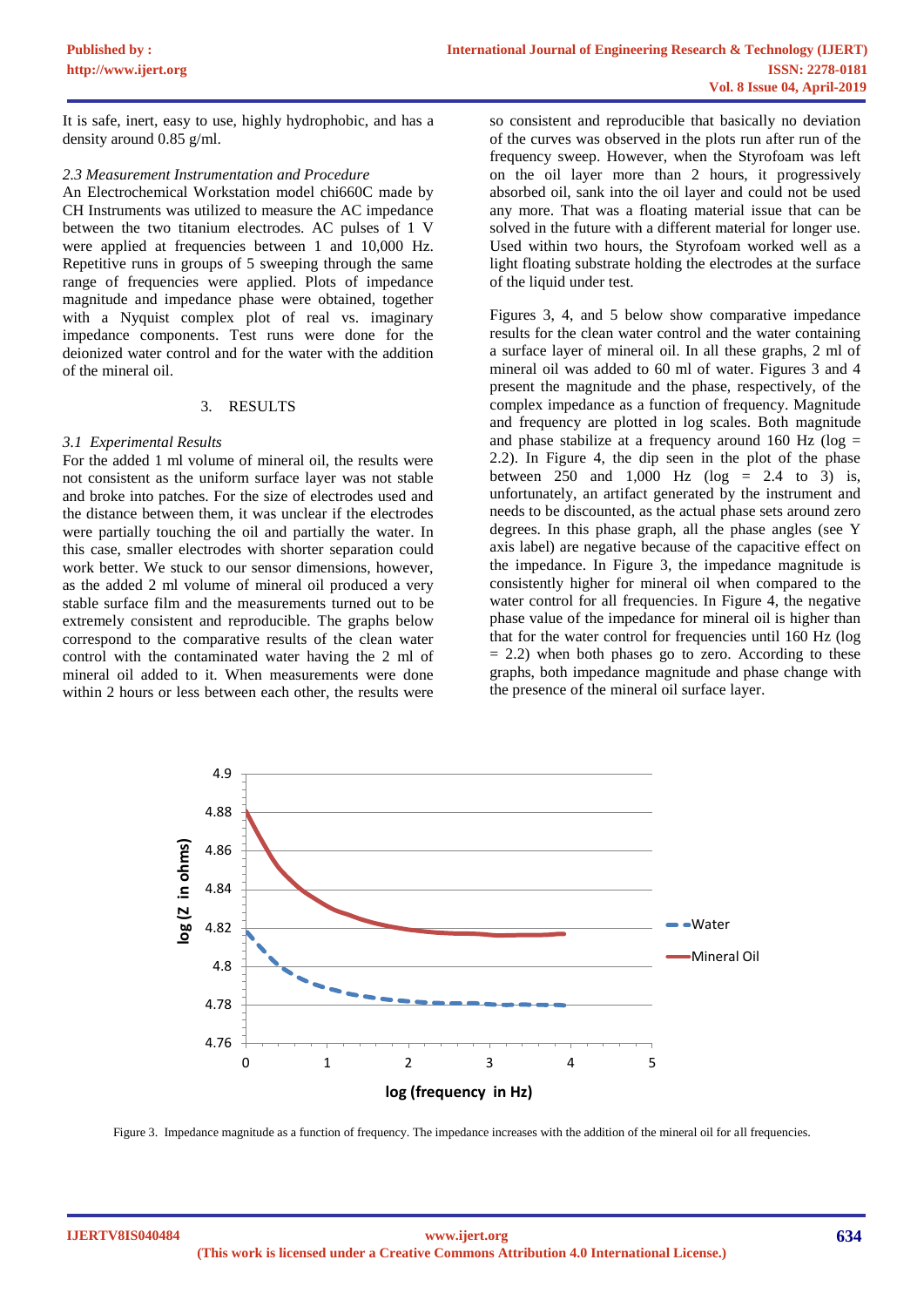

Figure 4. Impedance phase as a function of frequency. The phase increases with the addition of the mineral oil for the lower frequencies. The dip below the zero line is an instrumentation artifact. The actual phase stops at zero.



Figure 5. Nyquist complex plot depicting the real vs. the imaginary components of the impedance. The addition of the mineral oil increases both the real and the imaginary components. The short negative lines are due to instrument artifact as the imaginary impedance stops at zero.

In Figure 5, the Nyquist complex plot of real component vs. imaginary component of the impedance is presented. This Nyquist plot is obtained from the magnitude and phase presented in the previous figures. The real component corresponds to the purely resistive effect and the imaginary component corresponds to the capacitive effect occurring in the layer. The presence of the mineral

oil shifts both the real and the imaginary components of the impedance towards higher values. The dip observed below zero for the imaginary component of the impedance is again due to the instrument-generated artifact in the phase that was mentioned before. In reality, the imaginary component stops at zero at high frequencies as the capacitance produces a virtual short with the reactive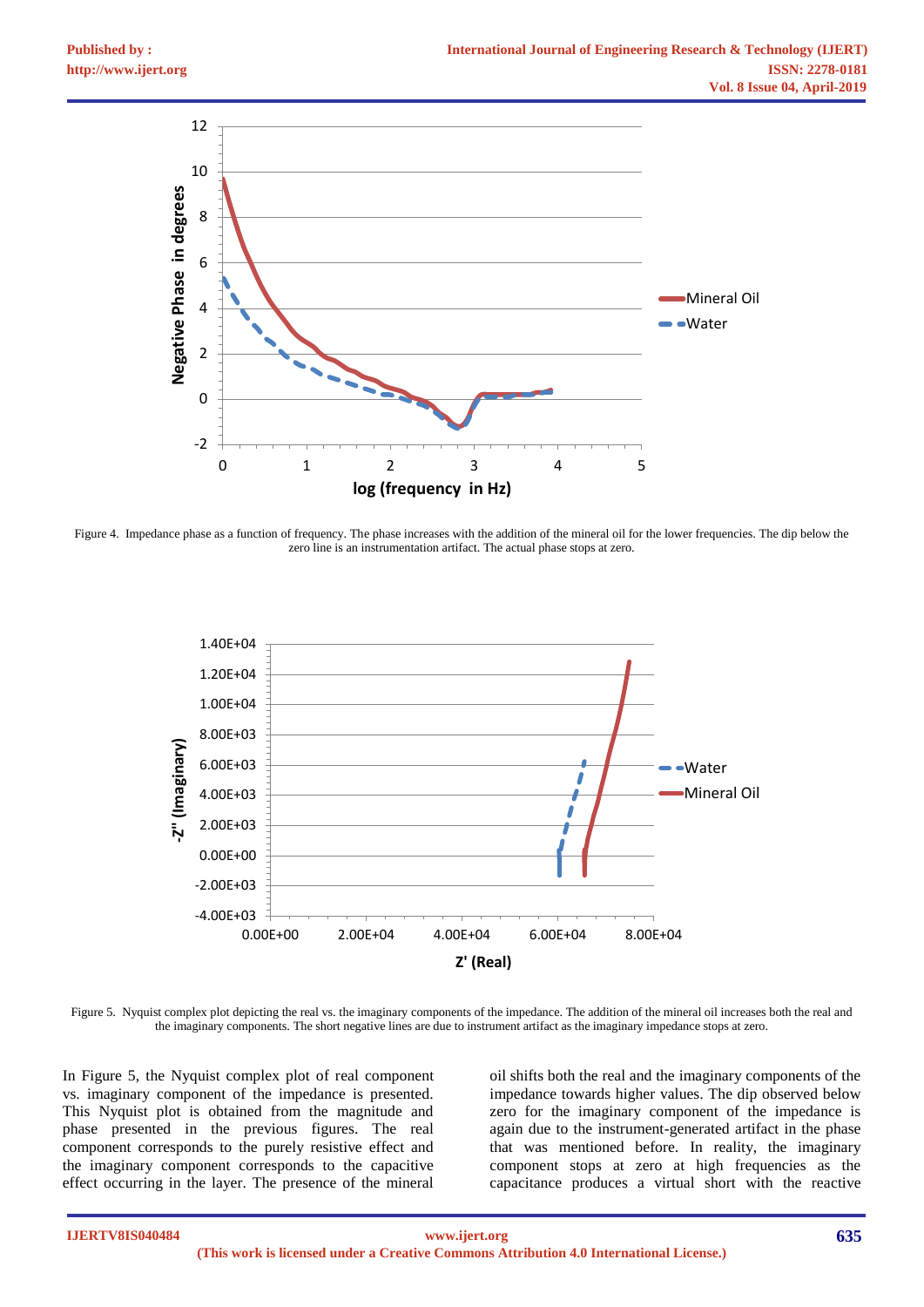impedance becoming zero. Figure 5 also shows that for both, water and mineral oil, there is a variation in the resistive (real) component with frequency. Each curve looks like a straight line tilted from a vertical line.

values at four selected frequencies, increasing by order of magnitude, obtained for the case of water only and for the case of the mineral oil layer covering the surface. All values are higher for the mineral oil layer.

Table 1 below presents real component  $(Z')$ , imaginary component  $(Z^{\prime\prime})$ , and total magnitude  $(|Z|)$  impedance

|          | Water Only Control |                |            | Mineral Oil Laver at Surface |                  |           |
|----------|--------------------|----------------|------------|------------------------------|------------------|-----------|
| Freq(Hz) | Z' (kΩ)            | $Z^*(k\Omega)$ | $ Z $ (kΩ) | $Z'$ (kΩ)                    | Z" (k $\Omega$ ) | $Z($ (kΩ) |
|          | 65.6               | 6.24           | 65.8       | 74.9                         | 12.8             | 76.0      |
| 10       | 61.5               | l .51          | 61.5       | 67.8                         | 2.94             | 67.8      |
| 100      | 60.5               | 0.184          | 60.5       | 65.9                         | 0.583            | 65.9      |
| 1000     | 60.3               | 0.136          | 60.3       | 65.5                         | 0.231            | 65.5      |

Table 1. Real component, imaginary component, and magnitude impedance values at four selected frequencies, increasing by order of magnitude, for water only and for the mineral oil layer at the surface.

## *3.2 Electrical Model Based on Experimental Data*

The fact that, in the graph of Figure 5, both lines are not vertical but tilted gives support to the traditional electrical model used for the impedance spectroscopy with a parallel resistive component (parallel with a capacitor) and a series

resistive component. This model is depicted in Figure 6. This model is used for impedance measurements across a layer, with electrodes at both sides of the layer, but it appears appropriate to be used for these impedance measurements along the layer itself.



Figure 6. Electrical model corresponding to the impedance spectroscopy results. C is capacitance, Rp is the parallel resistance, and Rs is the series resistance.

Knowing that the capacitor becomes an open circuit as frequency approaches zero (or DC) and a short circuit at very high frequencies, the parallel resistance (Rp) and the series resistance (Rs) could be determined from experimental data. Although the instrumentation in this work did not include DC, and only frequencies from 1 Hz to 8,250 Hz were actually part of the sweep, approximate values for Rp and Rs were obtained using 1 Hz as the lowest frequency and 1,000 Hz as the highest frequency. This latter high end frequency worked fine since the real part of the impedance did not have any significant change after 1,000 Hz. The approximate values of the resistances were obtained as:

 $Rs = real$  impedance at  $1,000$  Hz  $Rp = real$  impedance at 1 Hz – real impedance at 1,000 Hz

Table 2 below compares the approximated values of Rs and Rp of water only with those of the mineral oil layer. The values are higher for the mineral oil layer as expected.

| Water Only Control |                     | Mineral Oil Laver          |               |  |
|--------------------|---------------------|----------------------------|---------------|--|
| Rs (kΩ)            | R <sub>D</sub> (kΩ) | $\text{Rs }$ (k $\Omega$ ) | $Rp(k\Omega)$ |  |
| 60.3               |                     | 65.5                       | 9.4           |  |

Table 2. Approximated values of the parallel (Rp) and series (Rs) resistances for water only and mineral oil layer.

The approximate capacitance can be calculated from the above resistance values and the total complex impedance provided by the instrumentation. Based on the electrical model of Figure 6, the total complex impedance (Z) will be equal to:

$$
Z = \frac{(Rp)(1/j\omega C)}{Rp + (1/j\omega C)} + Rs
$$

Where  $\omega = 2\pi f$ , being f the frequency in Hertz.

Working the above equation to express the complex impedance in the conventional rectangular form of real plus imaginary components, we obtain: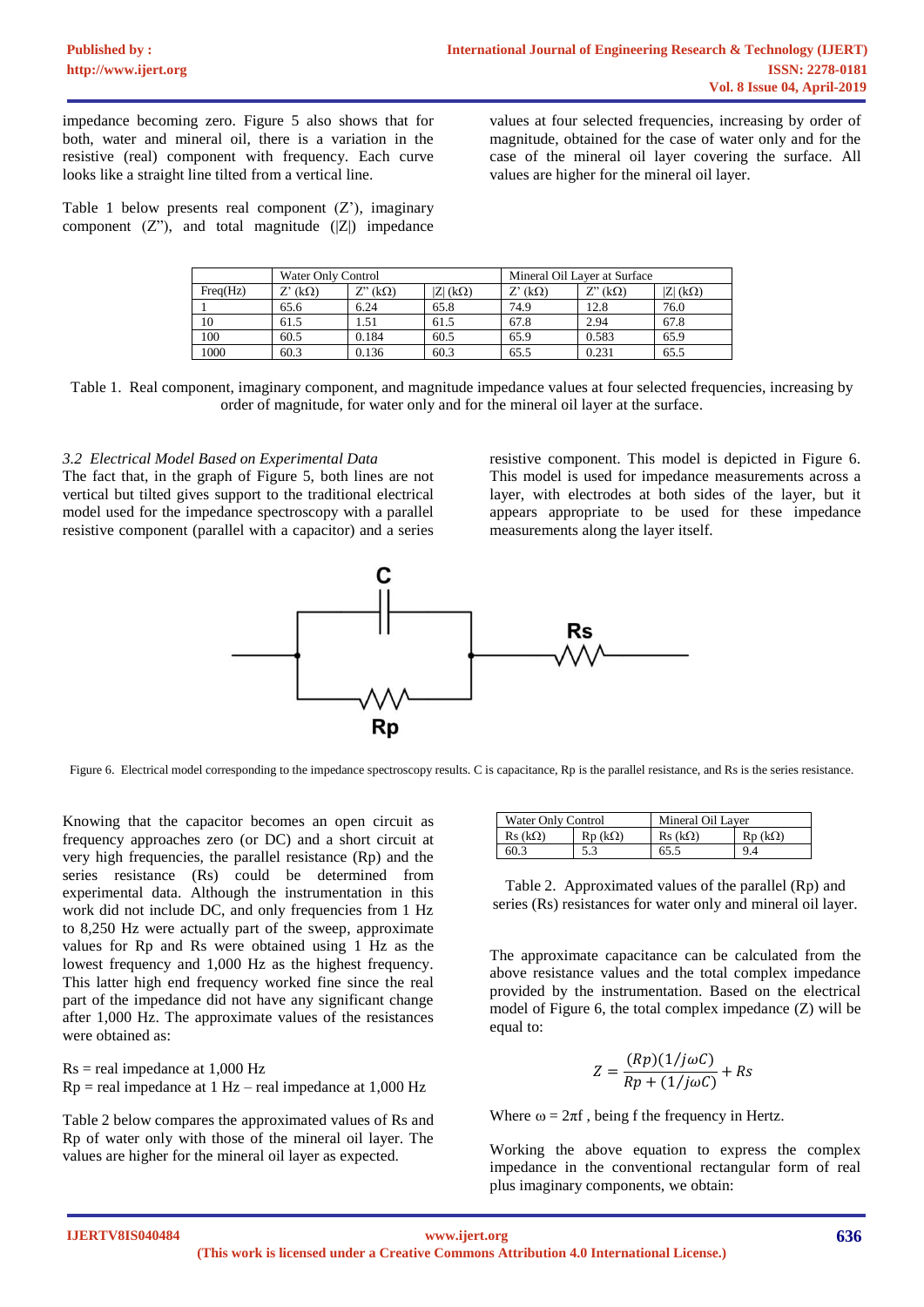$$
Z = \left[ Rs + \frac{Rp}{1 + \omega^2 C^2 R p^2} \right] - j \left[ \frac{\omega C R p^2}{1 + \omega^2 C^2 R p^2} \right]
$$

Where the first term in brackets corresponds to the real component (Z') and the second term in brackets corresponds to the imaginary component  $(Z<sup>n</sup>)$ . Using the real component, we can solve for capacitance (C) as:

$$
C = \frac{\sqrt{Real\{Z\} - Rs} - 1}{2\pi fRp}
$$

From this last expression and the experimental data, capacitance can be calculated. At low frequencies, the capacitance has more effect on the impedance (see Figure 3) and the results are expected to be closer to the actual capacitance value. Table 3 presents the impedance measurements for water only and for the mineral oil layer at two low frequencies: 3.162 and 5.62 Hz (log of frequency 0.5 and 0.75, respectively, in Figure 3). Table 4 presents the corresponding calculated values of the capacitance at those two frequencies. The calculated capacitance of the mineral oil layer is almost half of that of the water control. And as a result, the imaginary part of the impedance is almost twice for the mineral oil layer compared to the water control.

|          | Water Only Control |                         |                     | Mineral Oil Laver at Surface |                |            |
|----------|--------------------|-------------------------|---------------------|------------------------------|----------------|------------|
| Freq(Hz) | $(k\Omega)$        | $Z''(\mathrm{k}\Omega)$ | $ Z $ (k $\Omega$ ) | $Z'$ (kΩ)                    | $Z''(k\Omega)$ | $ Z $ (kΩ) |
| 3.162    | 62.7               | 3.01                    | 62.8                | 70.1                         | 5.8            | 70.3       |
| 5.62     | 61.9               | $\sim$ 1                | 62.0                | 68.7                         | $4.0^{\circ}$  | 68.8       |

Table 3. Impedances measured for two low frequencies used to calculate capacitance.

|           | Water          | Oil Laver | Ratio of capacitances |
|-----------|----------------|-----------|-----------------------|
| Freq (Hz) | $\degree$ (µF) | C(uF)     | C water / C oil       |
| 3.162     | 10.44          | 5.47      | 1.91                  |
| 5.62      |                | 4.194     | ! 94                  |

Table 4. Calculated capacitance for the two frequency values of Table 3.

## 4. DISCUSSION

Hydrophobic organic compounds contaminating water sources could be potentially toxic to humans and animals. When contamination is suspected, samples could be taken for posterior analysis by chromatography or other methods. However, in situ detection could make the process simpler and faster. But the in situ detection of small quantities of hydrophobic organic compounds as contaminants resting on the surface of standing water sources is challenging. Optical techniques could be used but the instrumentation required could be elaborate and expensive. Impedance spectroscopy measurements may provide an alternative, but the technique requires an appropriate sensor and feasibility tests need to be performed for surface applications. In this study, a simple sensor for electrical impedance measurements of surface films was constructed, a hydrophobic organic compound was used as contaminant model producing a surface film, and impedance spectroscopy measurements were performed to test the feasibility of the method for the aforementioned sensing application.

The results of this study show that the impedance spectroscopy technique could be used for detection of a surface film made of a hydrophobic organic compound resting as surface contaminant of standing water sources. Here, the addition of mineral oil, used as contaminant model, to water produced significant changes in the complex electrical impedance. The mineral oil increased both the resistive and capacitive components of the

impedance. These changes were expected for a hydrophobic less conductive compound compared to water, but needed to be seen when applied to films on water surface. The hydrophobic contaminant increases the resistance and lowers the capacitance. The latter reduction in capacitance increases the reactance or imaginary component of the impedance.

In this investigation, 2 ml of mineral oil were added to 60 ml of water in a petri dish producing a stable uniform film of the mineral oil at the surface of the water. However, smaller volumes of the mineral oil (1 ml or less) were inadequate for our detection most likely due to the layer formed at the surface being too thin or non-uniform for the sensor we constructed. This sensor was simple, easy to make, and very cheap. Improvement in sensor construction and reduction in the sensor dimensions will be the key to improved detection capabilities for smaller quantities and lower concentrations of the hydrophobic contaminant, and that should be the goal for future work on this line of detection.

## 5. CONCLUSION

The impedance spectroscopy technique with an appropriate sensor construction and placing could be used to detect the presence of a hydrophobic organic film as contaminant on the surface of standing water sources. A cheap sensor of simple construction can be made to be used with this detection technique.